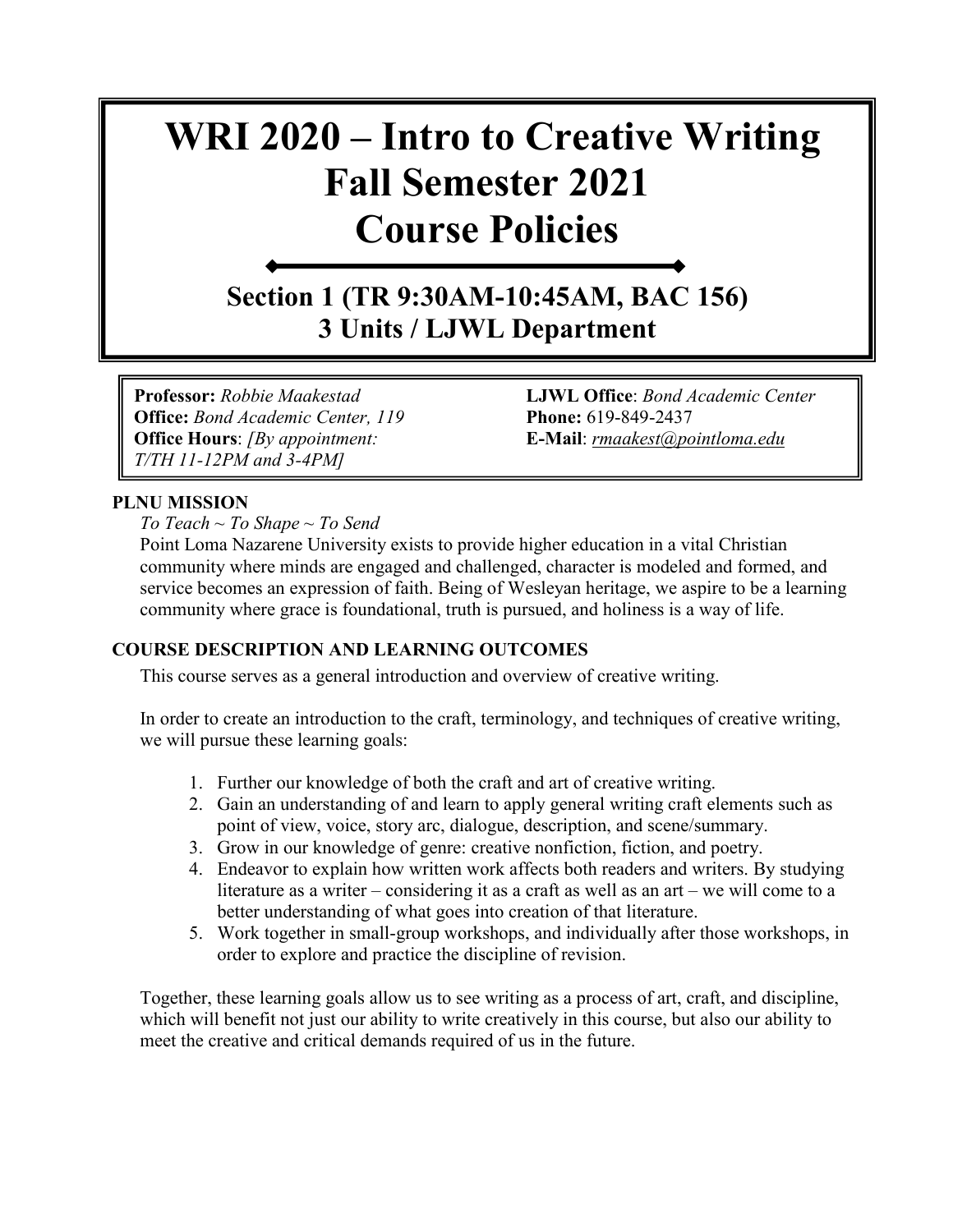# **ACADEMIC REQUIREMENTS**

Each of you will be responsible for preliminary drafts of writing assignments, written critiques of classmates' work, various reading and writing exercises that will aid our understanding of the discipline and craft of creative writing, and four finished writing projects (along with four critical analyses): a submission in each of the three genres (fiction, creative nonfiction, and poetry) and one final revision project (your choice). Class time will be divided accordingly: lecture and discussion, small group discussion, in-class writing, and small group and wholeclass workshops.

Major assignments:

- Fiction Project 100 points (Grade to be kept only if your final project is NOT fiction) + 50 points Critical Analysis
- Creative Nonfiction Project 100 points (Grade to be kept only if your final project is NOT nonfiction) + 50 points Critical Analysis
- Poetry Project 100 points (Grade to be kept only if your final project is NOT poetry) + 50 points Critical Analysis
- Lit. Journal Presentation and Paper 100 points (50 points per component)
- Craft Moves 190 points (10 points per day)
- General Participation  $-10$  points
- Workshops and Critique Letters 105 points (Workshops and Critique Letters =  $15$ ) points/day)
- Radical Revision Final Project  $-100$  points (these 100 points also replace one provisional creative project grade as noted above); 50 points Critical Analysis **TOTAL = 1000 points**

# **REQUIRED TEXTS**

Burroway, Janet. *Imaginative Writing: The Elements of Craft*. 4<sup>th</sup> ed. Boston: Longman, 2014. ISBN: 9780134053240.

All other course readings will be posted to Canvas—you will need to print these out and bring them with you to class they day they are assigned so that you can access the documents in class during discussion. You are expected to annotate the printed readings before coming to class because reading and annotating is the primary way to improve your own writing.

Please bring a notebook and writing utensil to each class to take notes, as well as the assigned essays that will be discussed for that class period.

# **GENERAL COURSE POLICIES**

# **RESPECT**

Respect for other students and your instructor in our classroom is essential to a healthy classroom dynamic. We may discuss ideas and concepts that challenge your current thinking, so we all must respect one another and be open to new ideas. Show courtesy to other students and your instructor.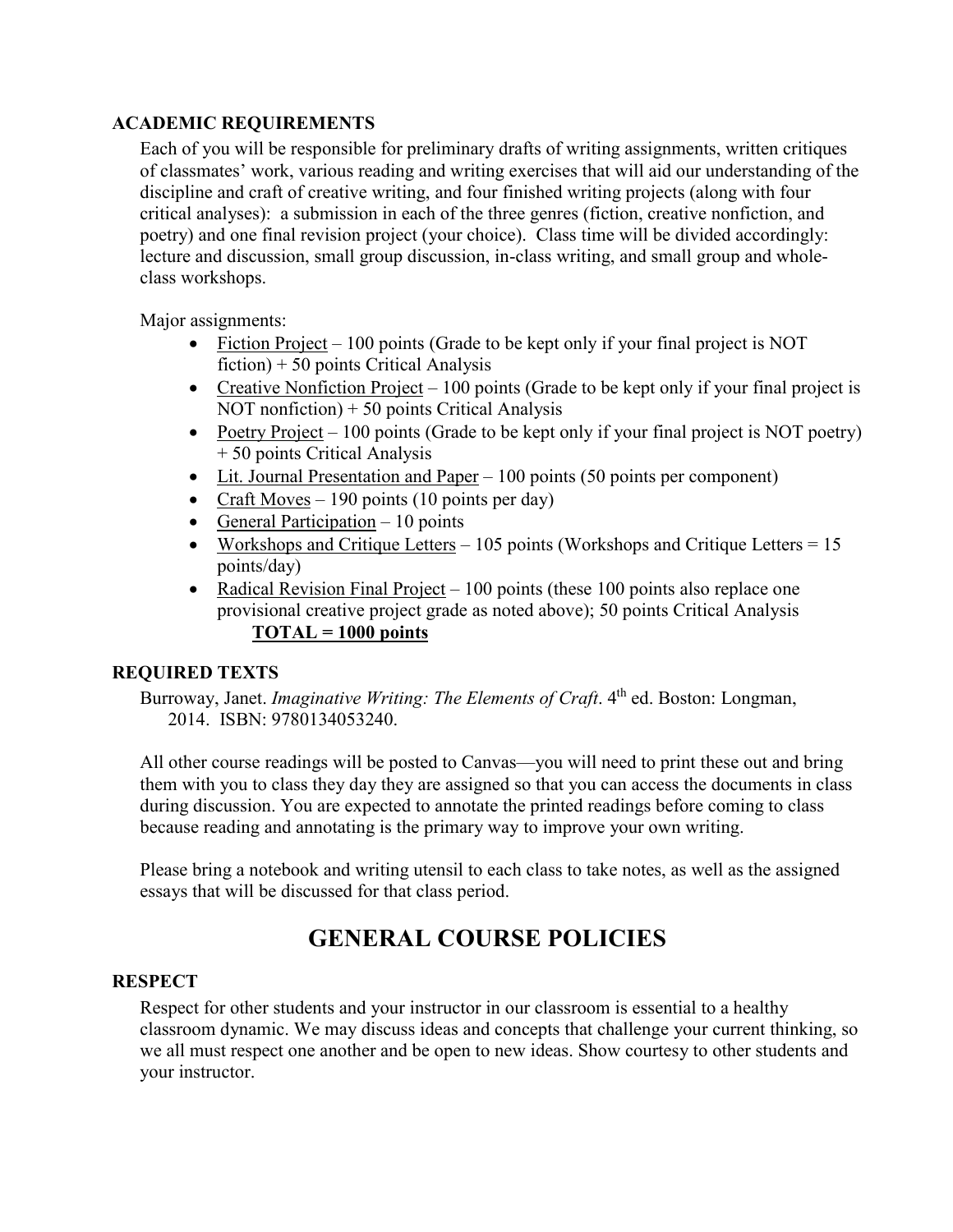# **CANVAS**

Throughout this course, students will be required to utilize Canvas to receive course grades and access any changes to the *Course Schedule* throughout the semester. If the *Course Schedule* is updated, students will be notified well in advance, but will need to download the updated schedule which the instructor will post on Canvas.

# **PLNU EMAIL**

Students must regularly check their PLNU email account for updates on assignments and scheduling.

# **TECHNOLOGY**

You will be expected to refrain from using cell phones or other communication devices in the classroom. Use of iPads and laptops should be limited to times when I ask you to pull out your computers for in class use and in-class writing. Even if it seems that it isn't "bothering anyone," checking your e-mail, your Facebook, or surfing the web during class is rude to your instructor and fellow classmates and will count against your participation grade. I expect you to be an engaged member of the class.

# **ATTENDANCE, CRAFT MOVES, & PARTICIPATION**

In order to learn most affectively and get as much as you can out of this course, in addition to your participation grade, I expect regular attendance. Let me know if you do have to miss a class, and we can work something out. **Attendance is required for workshops and presentation days. Absences on such days will hurt your workshop and presentation participation grade.** Missed in-class work may not be made up. It is also your responsibility to get workshop drafts to and from those in your group.

Craft moves are worth 190 points, and should be turned in each class period when readings have been assigned. For every class period, each student will be responsible for writing up, turning in, and sharing 5 craft moves that that they noted from that class period's readings (at least one per essay that we read throughout the semester). A craft move is any writing decision that the writer has made within their essay that we can learn from or analyze. Students should regularly share these craft moves during discussions in order to get the points allotted for that class period. Missed craft moves due to an absence cannot be made up.

For the 10 points of your participation grade, you'll earn a 7 if you're doing the basics of engaging with the class and participating in discussion; you'll earn a 7+ if I see you regularly leaping in and making strong contributions; you'll earn a 6 or lower if you are frequently late, unprepared, inattentive, disruptive, or do not regularly participate in discussion. Missing workshop critiques or absences on workshop days will result in a deduction from your participation grade for each component missed.

# **WORKSHOP**

Workshop participation and attendance is mandatory and is worth 15 points per class period. Throughout the semester we will be reading and critiquing one another's essays in small groups and as a whole class. You will turn in a typed copy of your critique to me, as well as to the member of your group who is being workshopped (this will affect your participation/workshop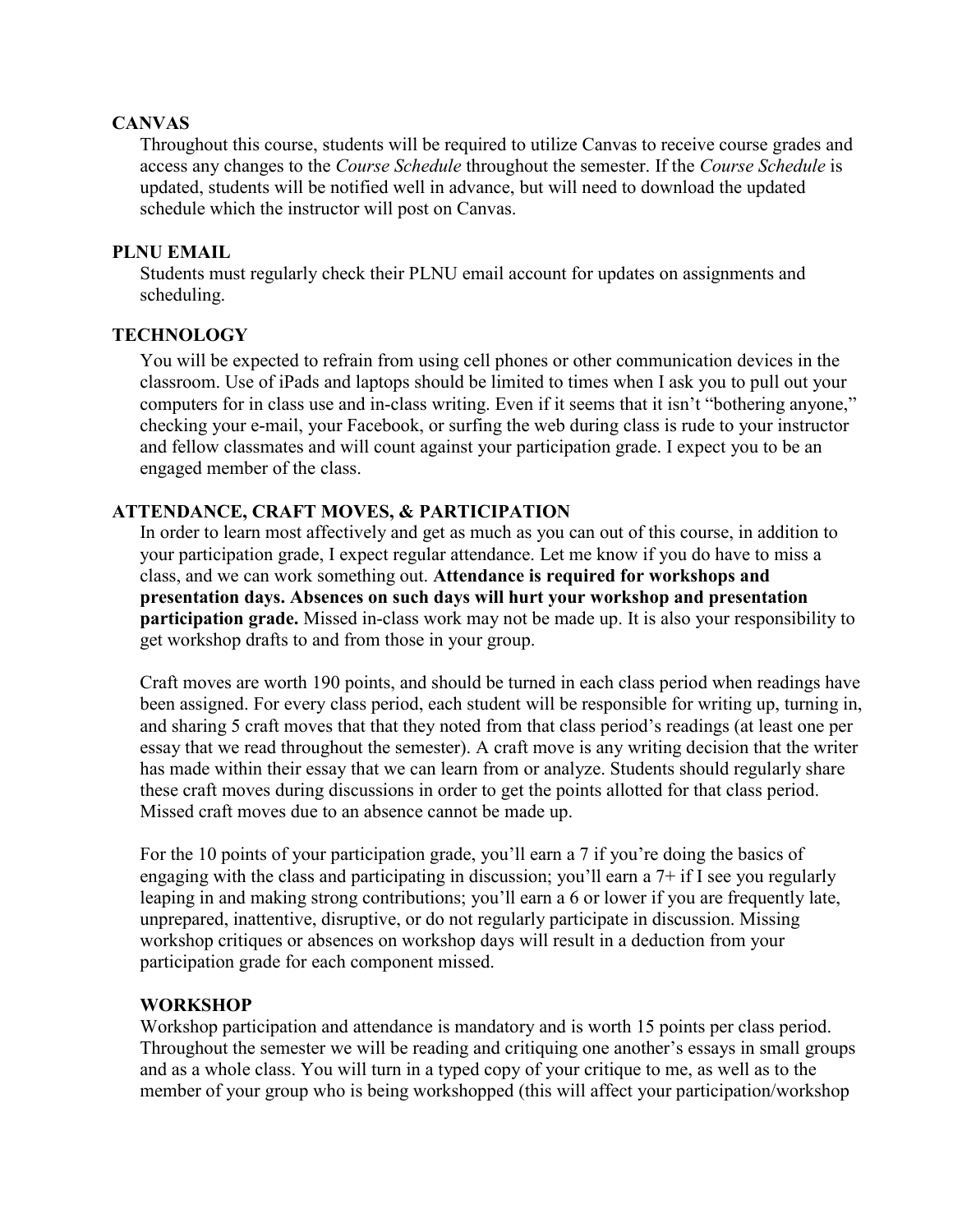grades). Workshop is not a time to disparage or rudely comment on the work of others. Written critiques balance positive and critical comments, though criticism should certainly be constructive and focused on the writing, not on the writer or the writer's ability. If there are problems with feedback you receive, do not hesitate to contact me. Workshop should be a safe space where we work together to better one another's writing; thus, the amount of effort you put into commenting on the work of others should be just as much as you put into producing your own work. See above for workshop grade specifics.

#### **TURNING IN ASSIGNMENTS**

All **major assignments** must be printed out and turned in hard-copy during the class period on the day they are due, in addition to being turned in on Canvas.

# **SUBJECT MATTER**

This course will ask you to write whatever you want to write about, but do recognize that there is a line between what is appropriate and not appropriate in a classroom setting, especially with regard to what is being shared with your classmates, who may not share your values. I respect your privacy and truly believe that this class should allow you creative freedom, so all I will ask is that you use common sense with regard to what is/is not appropriate to write in an academic setting. If you are unsure/nervous or have a hunch that something might be questionable, please discuss your ideas with me in advance of bringing them to workshop.

# **[ONLY FOR ENVIRONMENTAL STUDIES MAJORS]**

At least one of your creative projects this semester needs to connect topically to environmental concerns.

# **PREPARATION**

You will be expected to come to class prepared to discuss readings, share your work, share your craft moves, and comment on other students' work. Being prepared for each class is vital in creating a classroom that is conducive to learning—take notes on the assigned readings as this allows you to remember the material more fully. Back up your written work as you're responsible for turning work in on the due dates. You are also expected to regularly check your PLNU email for updates to the schedule and assignments.

#### **GRADING RATIONALE**

Creative writing is both an art and a craft. While it is debated by many whether art can be graded, craft can be evaluated. In particular I will look for:

- Adherence to and mastery of CNF conventions
- Structure and form as they pertain to CNF subgenre and subject
- Masterful use of narrative voice and point of view
- Engaging employment of language
- Excellence of writing mechanics
- Improvement through revision
- Creativity and innovation within genre conventions

While the above concerns creative work produced in this course, each creative assignment also requires a Critical Analysis component in which you as the artist will critique the decisions that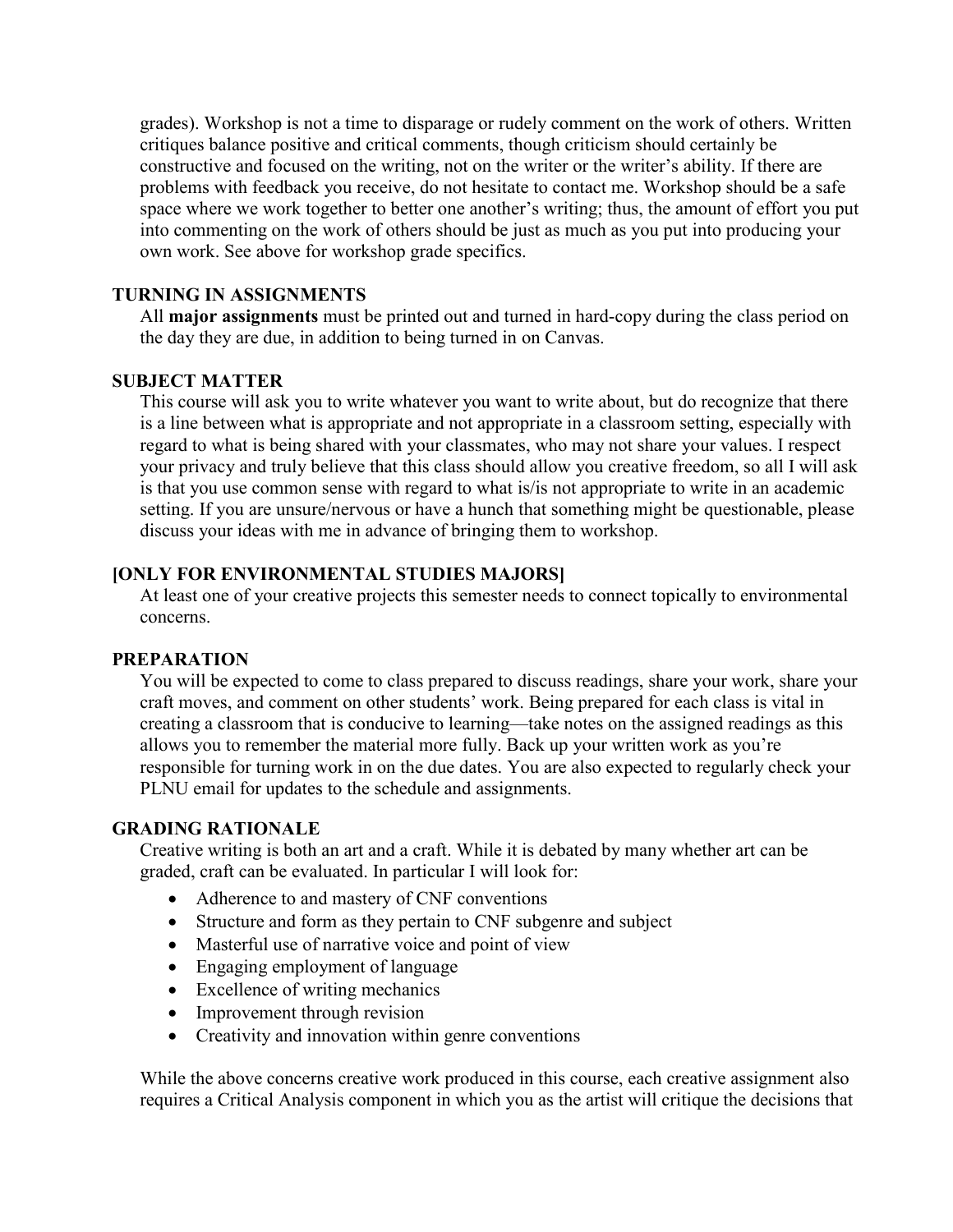went into your own work, and connect craft decisions you made with those used by the writers of our course readings. These Critical Analyses will be graded not as creative work, but upon the clarity and thoughtfulness of the analysis you craft.

#### **DUE DATES**

Assigned work will have a due date and you will be expected to meet this requirement. Missed in-class work may not be made up unless you have an excused absence. I will accept the major projects one class period late, but your paper will be penalized one letter grade  $(A \rightarrow B$  as maximum grade). Major projects turned in after that point will receive a score of 0. You must turn in all four major projects to pass this course. Failure to do so will result in a grade of F.

# **FINAL EXAMINATION POLICY**

Successful completion of this class requires taking the final examination **on its scheduled day**. The final examination schedule is posted on the [Class Schedules](http://www.pointloma.edu/experience/academics/class-schedules) site. No requests for early examinations or alternative days will be approved.

For this course, the final will be an in-class reading from your final project during the final exam. Our scheduled final exam time is **Tuesday, December 14, 10:30am-1:00pm.** Since the final is a class activity, it cannot be rescheduled, so make sure that you will be able to attend.

# **LETTER GRADE GUIDELINES**

|                                           | 920 - 1000 points $\overline{A}$ | 900 - 919 points A-   |  |
|-------------------------------------------|----------------------------------|-----------------------|--|
| 880 - 899 points $B+820-879$ points B     |                                  | $800 - 819$ points B- |  |
| 780 - 799 points $C^+$ 720 - 779 points C |                                  | $700 - 719$ points C- |  |
| 680 - 699 points $D^+$ 620 - 679 points D |                                  | $600 - 619$ points D- |  |

#### **ACADEMIC HONESTY**

Students should demonstrate academic honesty by doing original work and by giving appropriate credit to the ideas of others. Academic dishonesty is the act of presenting information, ideas, and/or concepts as one's own when in reality they are the results of another person's creativity and effort. A faculty member who believes a situation involving academic dishonesty has been detected may assign a failing grade for that assignment or examination, or, depending on the seriousness of the offense, for the course. Faculty should follow and students may appeal using the procedure in the university Catalog. See [Academic Policies](http://catalog.pointloma.edu/content.php?catoid=18&navoid=1278) for definitions of kinds of academic dishonesty and for further policy information.

# **PLNU COPYRIGHT POLICY**

Point Loma Nazarene University, as a non-profit educational institution, is entitled by law to use materials protected by the US Copyright Act for classroom education. Any use of those materials outside the class may violate the law.

## **PLNU ACADEMIC ACCOMMODATIONS POLICY**

If you have a diagnosed disability, please contact PLNU's Disability Resource Center (DRC) to demonstrate need and to register for accommodation by phone at 619-849-2486 or by e-mail at [DRC@pointloma.edu.](mailto:DRC@pointloma.edu) See [Disability Resource Center](http://www.pointloma.edu/experience/offices/administrative-offices/academic-advising-office/disability-resource-center) for additional information.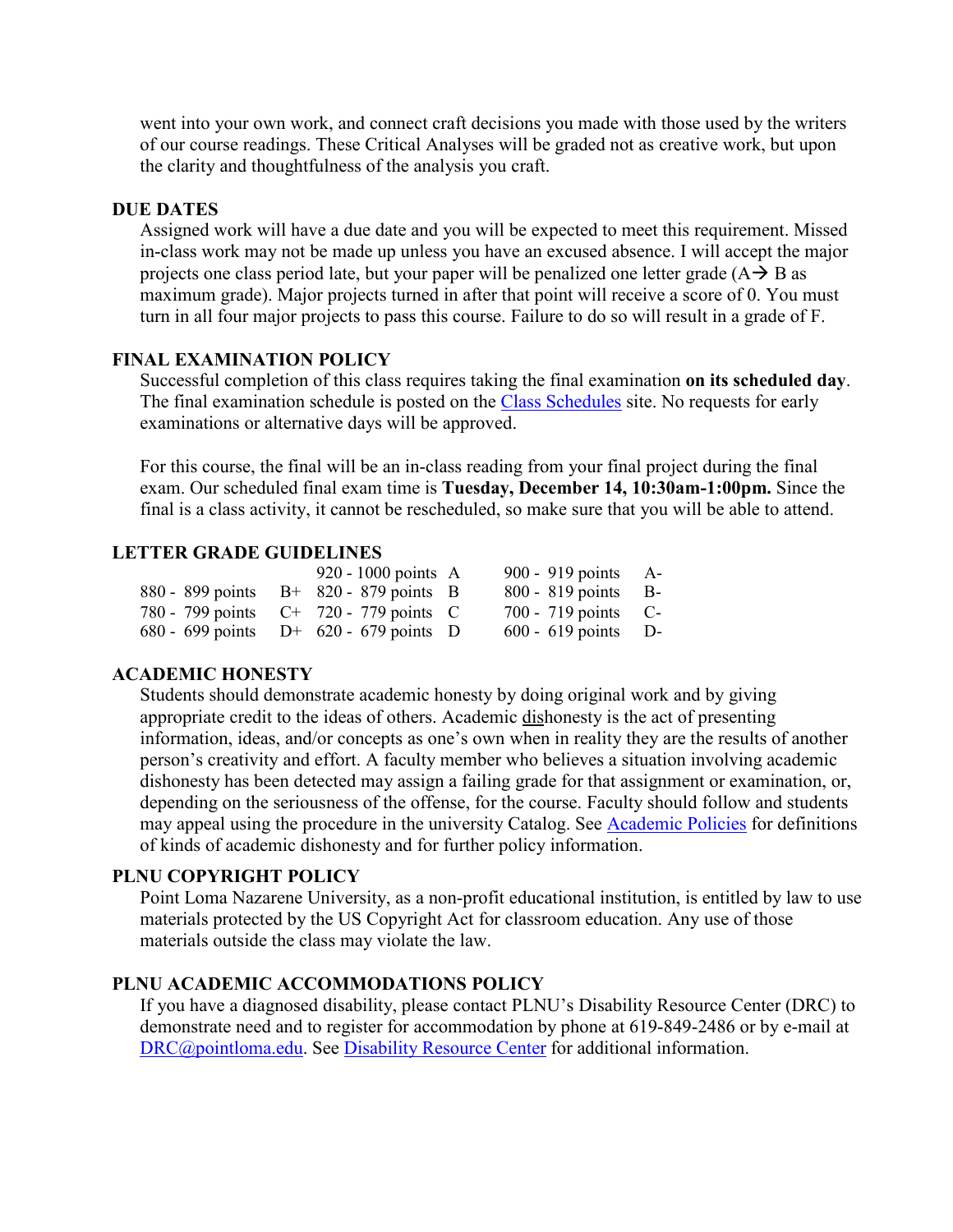#### **PERSONAL NEEDS**

Counseling is available in the Wellness Center for undergraduate students at PLNU. They are open Monday through Friday during the academic school year to offer morning, afternoon, and evening appointments. Please call (619) 849-2574 to schedule a counseling appointment.

#### **COURSE SCHEDULE**

# Week 1 **Course Introduction and Intro to Creative Nonfiction (CNF)/Voice in CNF** 08/31 – **No Class. Monday classes on Tuesday.**

09/02 – In Class: Syllabus; Art and Craft. Fundamentals of Creative Writing **Overview** Readings Due: "Creative Nonfiction" pgs. 225-236 "The Book of My Life" – Alexander Hemon, pgs. 109-111 [*Canvas*]: "Tigers" – Eliot Weinberger

#### Week 2 **Voice in CNF; Point of View/I & Eye/Researched CNF**

- 09/07 In Class: Voice in Creative Nonfiction; Project 1 Overview; Lit Journal Project Overview Readings Due: "Voice" pgs. 47-61 "Beauty: When the Other Dancer Is the Self" – Alice Walker, pgs. 62-67 [*Canvas*]: "Track Changes in English" – Kenneth Lee
- 09/09 In Class: Point of View/I & Eye Readings Due: "Me vs. Animals" – Benjamin Percy, pgs. 112-117 [*Canvas*]: "The Wishbone" – Harrison Scott Key

#### Week 3 **Personal Essays, Image in CNF, and Researched Essays**

- 09/14 In Class: Researched Essays Readings Due: [*Canvas*]: "Jumbo II" – Elena Passarello "An Indian in Yoga Class" – Rajpreet Heir
- 09/16 In Class: Personal Essays; Discuss Workshop Procedure Readings Due: "Do He Have Your Number, Mr. Jeffrey?" – Gayle Pemberton, pgs. 237- 245 "The Female Body" – Margaret Atwood, pgs. 245-247 [*Canvas*]: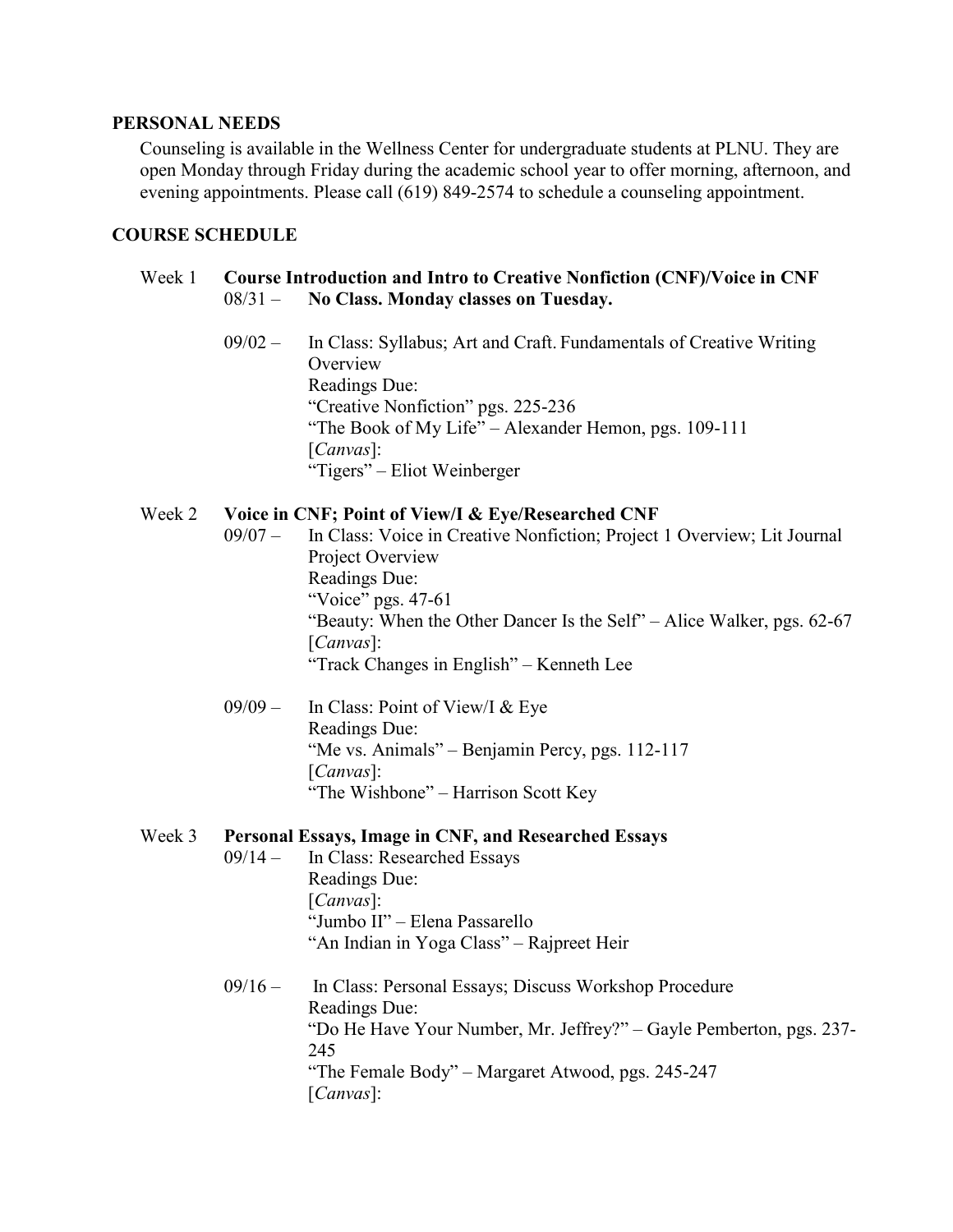"A Scientific Analysis of Disney Movie Sidekicks Through The Lens Of Hip Hop" – Hanif Abdurraqib

#### Week 4 **Image and Structure in CNF**

- 09/21 In Class: Concrete vs. Abstract Images, and Elane Johnson Readings Due: "Image" pgs. 15-27 "Heaven and Earth in Jest" – Annie Dillard, pgs. 28-29 "Standing By" – David Sedaris, pgs. 29-33 "At the Dam" – Joan Didion, pgs. 148-150 **Group A Nonfiction Drafts Due**
- 09/23 In Class: **Liesel Hamilton visit**, Structure in CNF Readings Due: [Canvas]: "Time and Distance Overcome" – Eula Biss "Capturing Dementia's Voice: Postwar Memories Under Siege" – Liesel Hamilton **Group B Nonfiction Drafts Due**

#### Week 5 **Workshop**

| 09/28 – | <b>Workshop Group A—Attendance Required</b> |
|---------|---------------------------------------------|
|         | <b>Group A Critique Letters Due</b>         |

09/30 – **Group B Workshop—Attendance Required Group B Critique Letters Due**

# Week 6 **Intro to Fiction and Character in Fiction**

- 10/05 In Class: **Eddie Matthews visit**, Introduction to Fiction; Project 2 **Overview** Readings Due: "Fiction" pgs. 259-270 "Incarnations of Burned Children" – David Foster Wallace, pgs. 179-181 [*Canvas*]: "Night After Night" – Eddie Matthews **Project 1—Creative Nonfiction Due**
- 10/07 In Class: Character in Fiction Readings Due: "Character" pgs. 94-109 [*Canvas*]: "Hills Like White Elephants" – Ernest Hemingway "I Help You" – Vonetta Young
- Week 7 **Voice and Setting in Fiction** 10/12 – **\*\*\*Today's class is in Latter Hall 101\*\*\***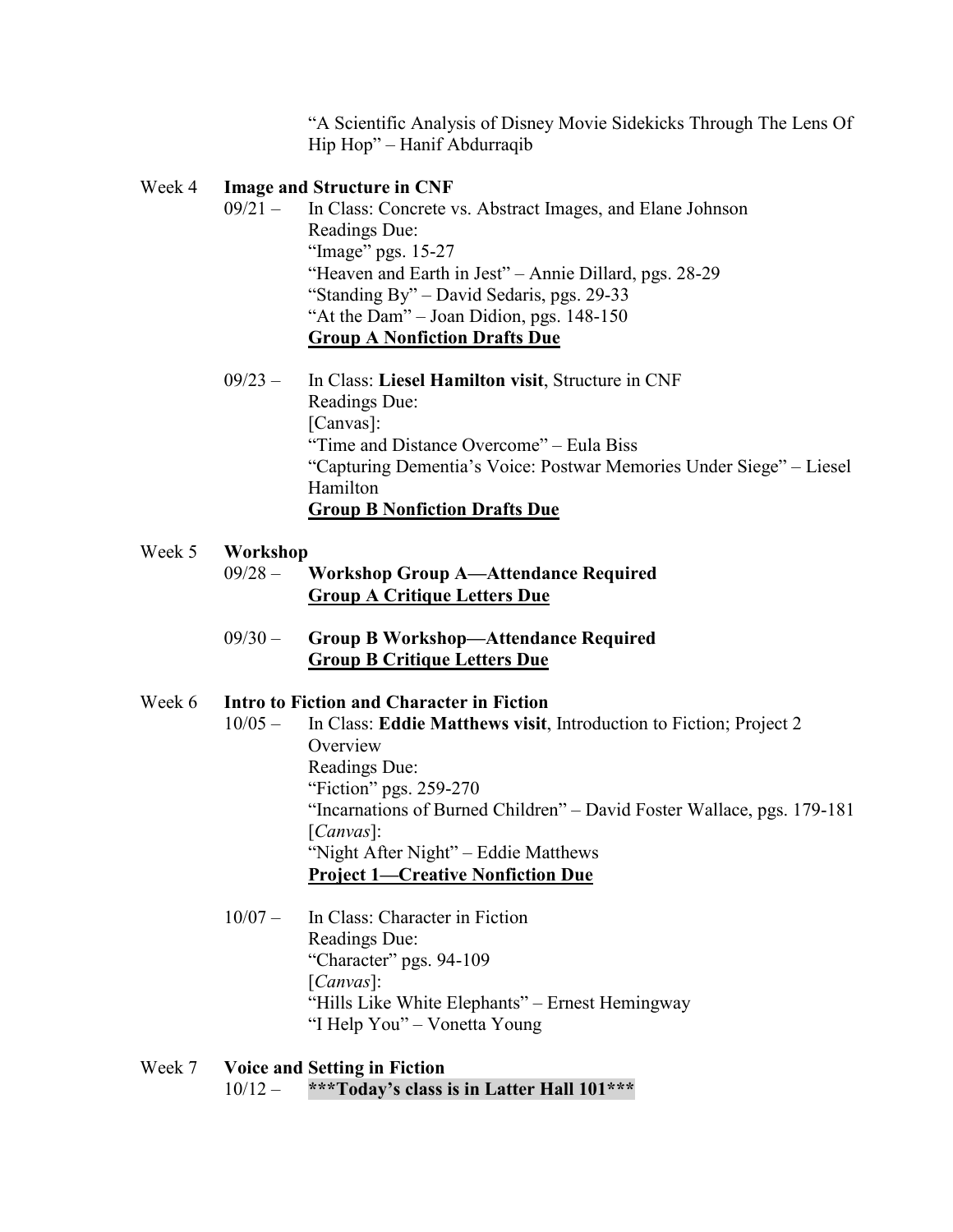In Class: **Breeann Kirby visit**: Fictional Setting Readings Due: [*Canvas*] "Fictional Setting;" excerpt from Burroway's *Writing Fiction* From today's reading, instead of craft moves, record 10 takeaways on paper from today's reading and bring them to class.

10/14 – In Class: Voice in Fiction Readings Due: "Voice" pgs. 47-61 (review) "Victory Lap" – George Saunders, pgs. 69-82 "The School" – Donald Barthelme, pgs. 150-153 [*Canvas*]: "Tepeyac" – Sandra Cisneros **Attend POETRY DAY afternoon session, 3-4pm, and evening session 7-8pm.** 

# Week 8 **Story and Image in Fiction**

- 10/19 In Class: Story in Fiction Readings Due: "Story" pgs. 166-175 "The Werewolf" – Angela Carter, pgs. 153-154 "Bigfoot Stole My Wife" – Ron Carlson, pgs. 290-294 [*Canvas*]: "Daddy" – Aaron Housholder **Group A Fiction Workshop Drafts Due**
- 10/21 In Class: Image in Fiction Readings Due: "Image" pgs. 15-27 (review) "Bullet in the Brain" – Tobias Woolf, pgs. 34-37 "Girl" – Jamaica Kincaid, pgs. 38-39 **Group B Fiction Workshop Drafts Due**

# Week 9 **Fiction Workshop**  10/26 – **Workshop Group A—Attendance Required Group A Critique Letters Due** 10/28 – **Group B Workshop—Attendance Required Group B Critique Letters Due**

# Week 10 **Introduction to Poetry and Setting and Story in Poetry**

11/02 – In class: **Katie Manning visit** and Introduction to Poetry Readings Due: "Poetry" pgs. 297-317 Assorted poems and Poetry Format – pgs. 318-326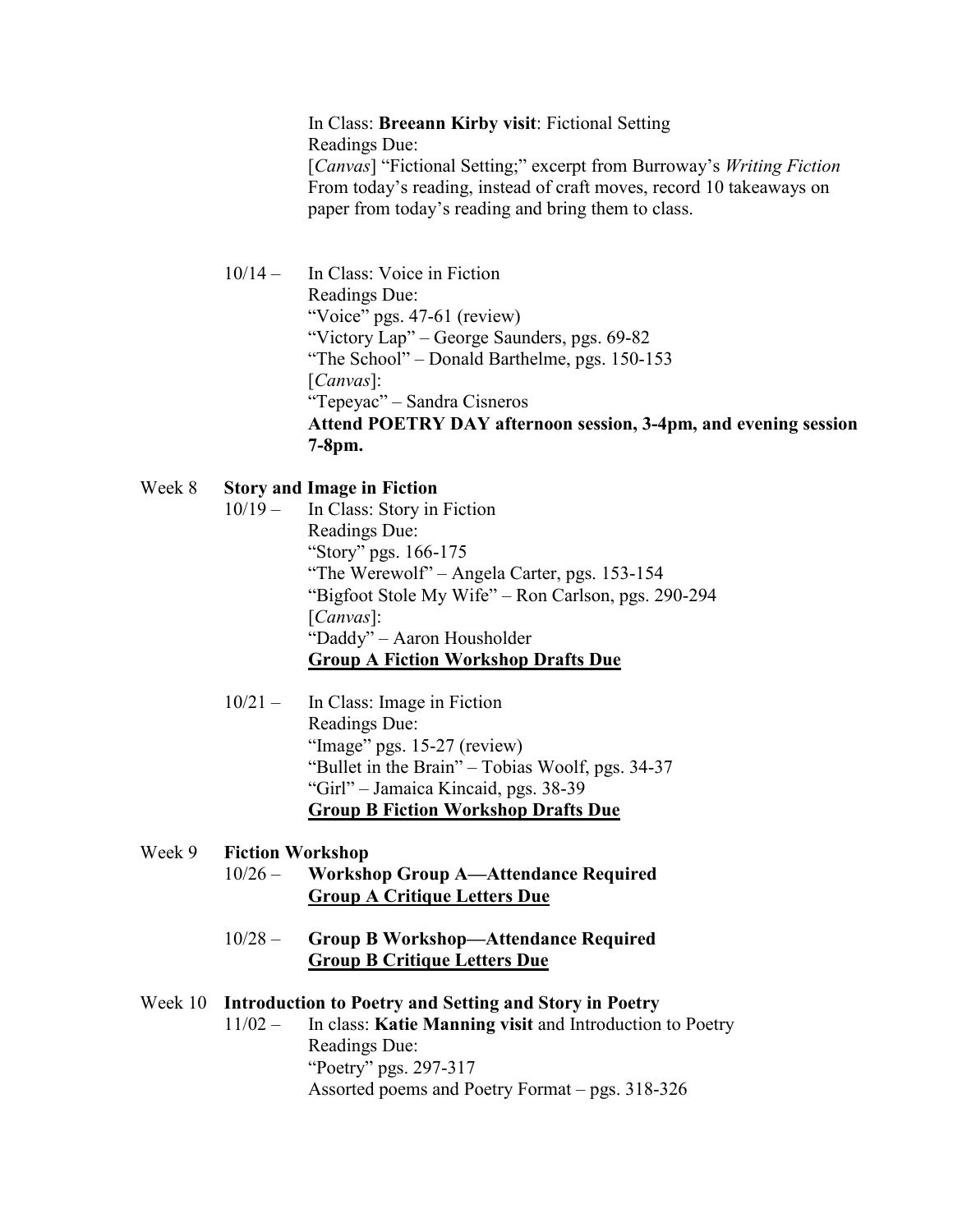# **Project 2—Fiction Due**

11/04 – In Class: Setting & Story in poetry; discuss readings Readings Due: "Setting" pgs. 135-148 Assorted poems – pgs. 154-157 "Story" pgs. 166-175 (review—come to class with questions) Assorted poems – pgs. 187-189

# Week 11 **Voice and Character in Poetry**

- 11/09 In Class: Voice in Poetry "Voice" pgs. 47-61 (review—come to class with questions) Assorted poems – pgs. 85-88
- 11/11 In Class: Character in Poetry; discuss readings; discuss Lit Journal Report "Character" pgs. 94-109 Assorted poems – pgs. 127-130 **Group A Poetry Workshop Drafts Due**

# Week 12 **Poetry and Workshop**

- 11/16 Read Assorted Poems on Canvas **Group B Poetry Workshop Drafts Due**
- 11/18 **Poetry Workshop Group A—Attendance Required Critique Letters Due for Group A Group C Poetry Workshop Drafts Due**

# Week 13 **Workshop**

- 11/23 **Poetry Workshop Group B—Attendance Required Critique Letters Due for Group B**
- 11/25 **NO CLASS – THANKSGIVING BREAK**

# Week 14 **Workshop and Presentations**

- 11/30 **Poetry Workshop Group C—Attendance Required Critique Letters Due for Group C Project 3—Poetry Due (if you will revise the Poetry Project for the Final Revision/Expansion Project)**
- 12/02 **Lit. Journal Presentations—Attendance Required** Readings due: "Development and Revision" pgs. 195-218 In Class: Revision and Expansion, discuss the Final Revision Project
- Week 15 **Presentations and Submitting to Literary Journals** 12/07 – **Lit. Journal Presentations—Attendance Required**